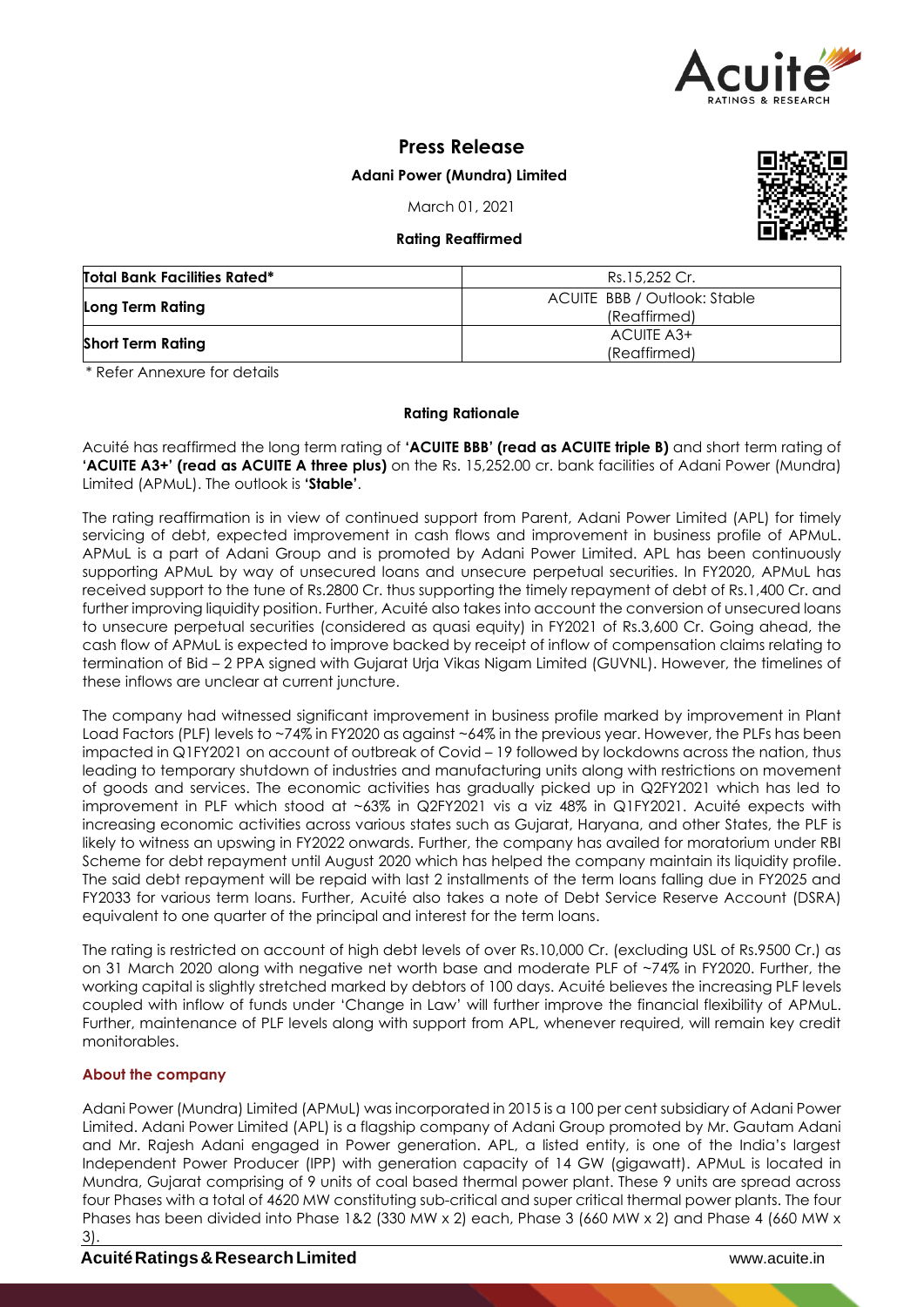

The company has a long term PPA with Gujarat Urja Vikas Nigam Limited (GUVNL) for Phase 1 1320 MW, Phase 4 with Haryana Power Purchase Centre (HPPC) 1580 MW and 50 MW with MUPL. The open capacity of 1670 MW is being sold under merchant sale to other distribution companies (discoms) with short term or medium term PPA and to private players.

## **Analytical Approach**

Acuité has considered the standalone business and financial risk profiles of the APMuL to arrive at this rating.

## **Key Rating Drivers**

## **Strengths**

## • **Significant and consistent support from Adani Group**

Adani Power Mundra Limited (APMuL) was incorporated in 2015 and is a 100 per cent subsidiary of Adani Power Limited (APL). Adani Power Limited is a flagship company Adani Group promoted by Mr. Gautam Adani and Mr. Rajesh Adani. APMuL has a total of 9 thermal power plants with total capacity of 4620 MW and long term PPAs signed for 2950 MW.

APMuL has a total long term debt outstanding of Rs. 10,194 Cr as on 31 March, 2020 with annual repayments ranging between Rs.2000 Cr. to Rs.1800 Cr. in next three years. APMuL has been incurring losses on account of under recovery of variable cost vide the terms of original PPA, high interest cost and one-time write off of compensatory tariff in 2017. However, Adani Group has consistently supported the loan repayments and the working capital management (procurement of coal) by offering preferential credit terms. The group has demonstrated support to APMuL in the form of fund infusion both in form of equity and unsecured loans whenever required. The promoter group has infused Unsecured Perpetual Securities (with no maturity or redeemable but callable at company's option) to the tune of Rs.8650 Cr (considered as quasi equity), with Rs.3600 Cr converted to Unsecured Perpetual Securities in FY2021 from Unsecured Loans. The Unsecured Loans stood at Rs.7035 Cr. as on December 2020, aggregating to ~Rs.15,685 Cr. as on December 2020 as against Rs. 11,765 Cr as on March 31, 2019. Acuité believes that APMuL is a strategically important entity in the Group and will continue to receive financial support from Adani Group as and when required.

## • **Expected improvement in Cash Flows**

The company has existing long term PPAs with various discoms which like GUVNL, HPPC and MUPL for a total capacity of 2,950 MW out of 4,620 MW. The untied capacity is sold as merchant sales for which the company signs a short term or medium term PPAs and also to private players. The company PLF levels have been growing on y-o-y basis, however, on account of outbreak of Covid – 19 followed by lockdowns across the nation had led to temporary closedown of industries. The PLF levels dropped to ~48% per cent in Q1FY2021 from ~75% in FY2020. However, post reopening of economy, the PLF levels of APMuL has been gradually increasing and stood at ~63% in Q2FY2021. The company has witnessed higher recoveries on account of higher realization of capacity charges linked with Plant Availability Factor (PAF) and pass through of variable costs. As per the approval received from CERC in April 2019, full imported fuel cost has to be passed on to the discoms effective October 2018, for Bid-01 PPA with GUVNL.

Acuité notes that the company has realized Rs.3.52/unit as against fuel cost of Rs.2.98/unit for 9MFY2021 as against Rs.3.88/unit as against the fuel cost of Rs.3.29/unit for 9MFY2020. The decline in fuel cost was mainly on account of softening of International coal price index in Q4FY2020.

Further, the company has also been allowed compensatory tariff and carrying cost from Haryana Discoms for shortage of coal. The company is eligible for receipt of compensatory tariff and carrying cost for which it has already received Rs.640 Cr as on 30 September, 2019 as against total claim raised of Rs. 1,600 Cr. The receipt of these cash flows has further improved its liquidity position in FY2020.

Acuité believes that receipt of compensatory tariff, carrying cost, full pass through of coal prices and sustained improvement in PLF would improve the cash flows of APMuL further in near to medium term.

## • **Receipt of approval for cancellation of Bid-2 PPA with GUVNL**

APMuL had signed a long term PPA with GUVNL (Bid-2) in 2010 with a condition that Gujarat Mines Development Corporation (GMDC) will allocate mines with a capacity of 4 MTPA for captive consumption. Since the coal mines were not allocated to APMuL, the company had filed a suit in Appellate Tribunal for Electricity for termination of PPA in 2010. However, APMuL continued supplying power to GUVNL until the final hearing of the cancellation of PPA. However, as per the Supreme Court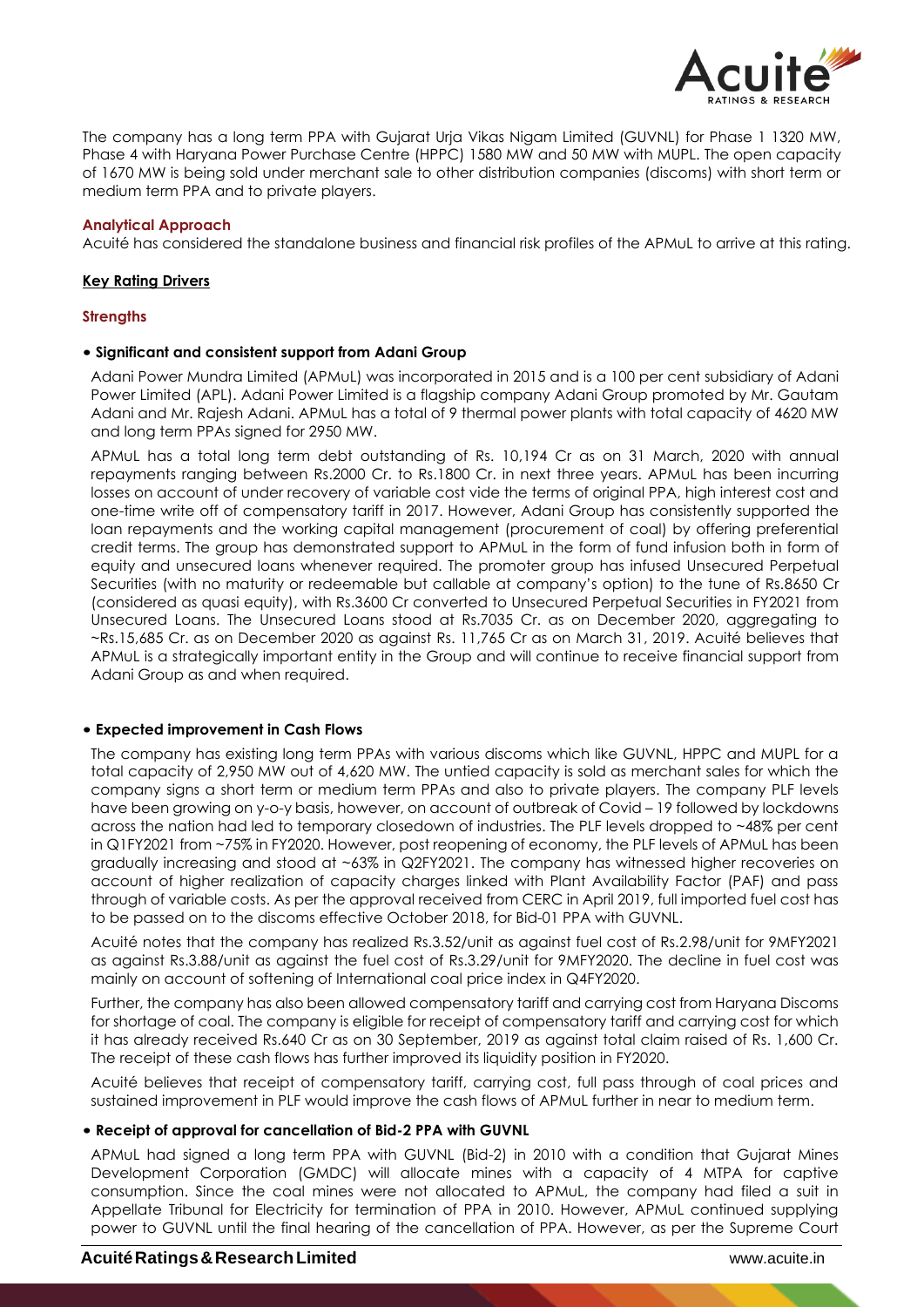

verdict in July 2019, the PPA was cancelled effective from January 04, 2010. APMuL has already filed its petition for one time compensation with CERC and the same is under review. However, the amount and timelines for same is yet to be finalized. Acuité believes that receipt of one-time compensation is likely to enhance the financial flexibility of APMuL.

## **Weaknesses**

### • **Weak Capital Structure albeit infusion of Unsecured Perpetual Securities**

The company has been incurring losses on account of under recovery of variable cost vide the terms of original PPA, high interest cost and write off of compensatory tariff. Further, the company has also reversed the compensatory tariffs for the PPA signed with GUVNL (Bid-2) albeit it is due to receive termination payments in the near future. The reversal of compensatory tariff amounted Rs. 3,619 Cr in FY2017 leading to accumulated losses which stood at Rs. 12,215 Cr as on 31 March 2020. However, Adani Power Limited has infused Unsecured Perpetual Securities (which has been considered as quasi equity) of Rs.5050 Cr in FY2019. Further, Adani Group converted its Rs.3600 Cr. unsecured loans to Unsecured Perpetual Securities (treated as quasi equity) in FY2021, summing to ~Rs.8650 Cr. Post infusion of quasi equity, the negative tangible net worth has reduced to Rs.1,863 Cr. as on 31 December, 2020 as against Rs. 2,466 Cr as on 31 March, 2019. Going ahead, the capital structure is expected to improve on account of the receipt of termination payment from GUVNL which has been approved by Supreme Court in FY2019.

## • **Significant Untied Capacity**

The company has existing long term PPAs only for ~64 per cent of total capacity. The company has a total capacity of 4620 MW of which the long term PPAs has been signed for 2,950 MW with GUVNL (1320 MW), HPPC (1580 MW) and MUPL (50 MW). The part of untied capacity pertains to the PPA with GUVNL (Bid-2) that was terminated. APMuL supplies power for the untied capacity on short term to medium term capacity and to private players at price range of ~Rs.3.00/unit to Rs.4.00/unit. The company's offtake on merchant sales is dependent growth in power demand along with APMuL's ability to generate lower cost power. The company's profitability for merchant sales is highly dependent on coal prices. Since the company imports coal from Indonesia, the company's cost of generation is highly dependent on the international coal prices and dollar rate. Further, the company's ability to enter into a long term PPA for the untied capacity will remain a key monitorable.

### **Liquidity position: Adequate**

APMuL's liquidity will be driven by support from Adani Group. Adani Group has demonstrated its support towards APMuL. The promoter group has invested Rs.8650 Cr as unsecured perpetual security (considered as quasi equity) and unsecured loan of Rs. 7035 Cr. as on December 2020. Further, the company had availed moratorium under RBI scheme until August 2020, thus improving cash flows in FY2021. The company also has created DSRA equivalent to one quarter of the principal and interest for the term loans. Acuité believes, with expected increase in PLF levels and expected inflow from termination of Bid – 02 PPA with GUVNL will significantly alter the liquidity position of APMuL and will thus reduce the dependence on APL. However, until inflow of these funds, Acuité has taken into consideration the support from Adani Group.

### **Rating Sensitivities**

- Significant improvement in capital structure
- Ability to improve overall PLF levels

### **Material Covenants**

• No major covenants

### **Outlook: Stable**

Acuité believes that APMuL will maintain a 'Stable' credit profile on the back of its association and continuous support from Adani Group. The outlook may be revised to 'Positive' if APMuL demonstrates significant improvement in its capital structure and debt coverage indicators. Conversely, the outlook may be revised to 'Negative' if business profile of APMuL deteriorates significantly marked by decline in profitability and PLF levels.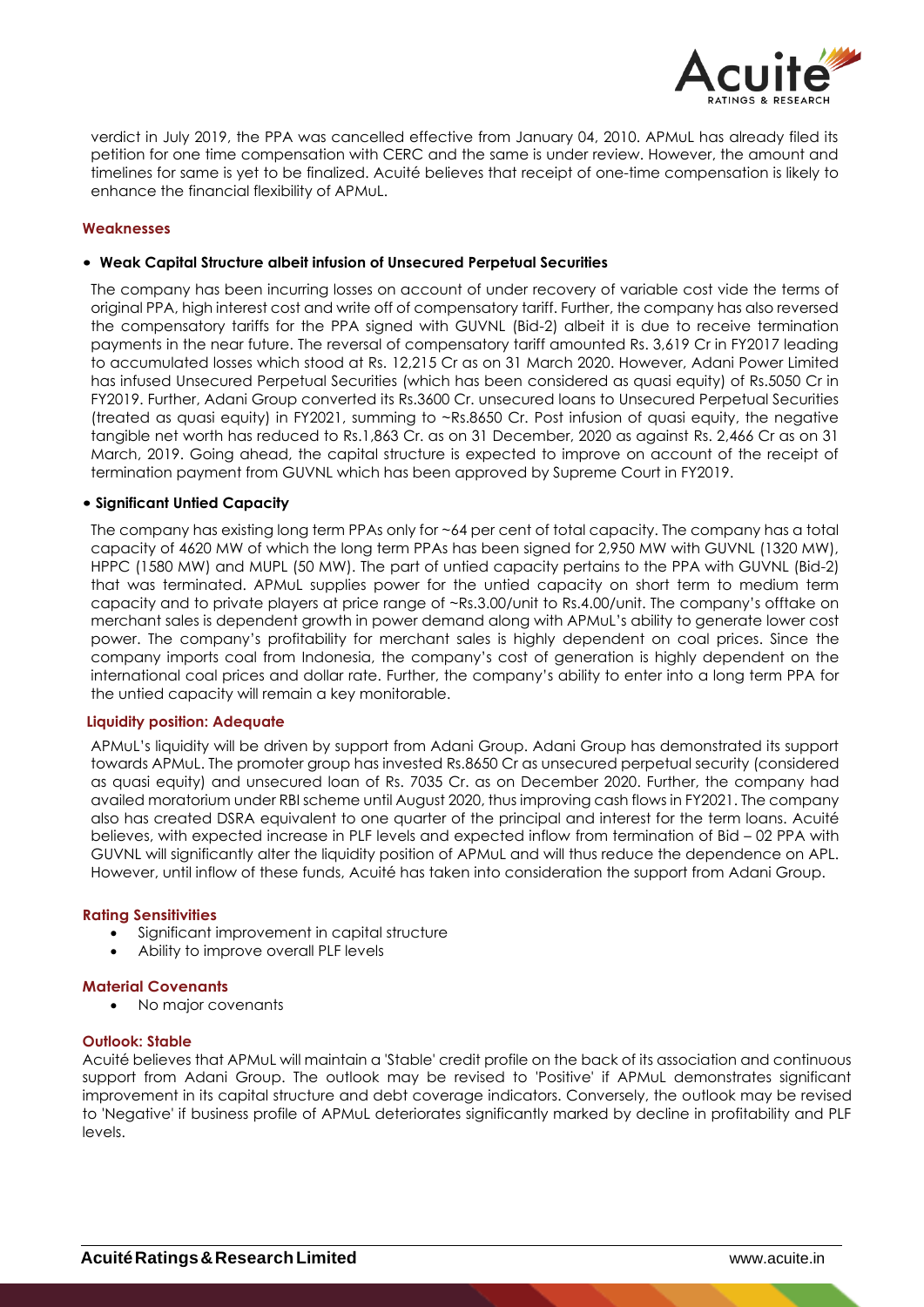

# **About the Rated Entity - Key Financials**

|                                      | Unit         | FY20 (Actual) | FY19 (Actual) |
|--------------------------------------|--------------|---------------|---------------|
| Operating Income                     | Rs. Cr.      | 13,240.05     | 12,251.75     |
| <b>PAT</b>                           | Rs. Cr.      | (1,427.10)    | (1,044.10)    |
| PAT Margin                           | (%)          | (10.78)       | (8.52)        |
| <b>Total Debt/Tangible Net Worth</b> | Times        | (5.72)        | (7.98)        |
| <b>PBDIT/Interest</b>                | <b>Times</b> | 0.88          | .03           |

## **Status of non-cooperation with previous CRA (if applicable)** None

### **Any other information**

None

## **Applicable Criteria**

- Default Recognition https://www.acuite.in/view-rating-criteria-52.htm
- Infrastructure Entities https://www.acuite.in/view-rating-criteria-51.htm
- Financial Ratios And Adjustments- https://www.acuite.in/view-rating-criteria-53.htm

## **Note on complexity levels of the rated instrument**

https://www.acuite.in/view-rating-criteria-55.htm

## **Rating History (Upto last three years)**

| Date            | <b>Name of the Facilities</b> | <b>Term</b> | Amount<br>(Rs. Cr) | <b>Ratings/Outlook</b>                 |
|-----------------|-------------------------------|-------------|--------------------|----------------------------------------|
|                 | Term Loan – I                 | Long Term   | 1460.36            | <b>ACUITE BBB/Stable</b><br>(Assigned) |
|                 | Ferm Loan – II                | Long Term   | 790.00             | <b>ACUITE BBB/Stable</b><br>(Assigned) |
|                 | Ferm Loan – III               | Long Term   | 800.00             | <b>ACUITE BBB/Stable</b><br>(Assigned) |
|                 | Term Loan – I                 | Long Term   | 510.75             | <b>ACUITE BBB/Stable</b><br>(Assigned) |
|                 | Ferm Loan – II                | Long Term   | 430.00             | <b>ACUITE BBB/Stable</b><br>(Assigned) |
|                 | Term Loan – I                 | Long Term   | 197.97             | <b>ACUITE BBB/Stable</b><br>(Assigned) |
| $10$ -Jan- $20$ | Term Loan – II                | Long Term   | 430.00             | <b>ACUITE BBB/Stable</b><br>(Assigned) |
|                 | Term Loan – III               | Long Term   | 56.76              | <b>ACUITE BBB/Stable</b><br>(Assigned) |
|                 | Ferm Loan – I                 | Long Term   | 34.29              | <b>ACUITE BBB/Stable</b><br>(Assigned) |
|                 | Term Loan – II                | Long Term   | 265.17             | <b>ACUITE BBB/Stable</b><br>(Assigned) |
|                 | Term Loan – I                 | Long Term   | 136.20             | <b>ACUITE BBB/Stable</b><br>(Assigned) |
|                 | Term Loan - Il                | Long Term   | 158.00             | <b>ACUITE BBB/Stable</b><br>(Assigned) |
|                 | Term Loan – III               | Long Term   | 140.40             | <b>ACUITE BBB/Stable</b><br>(Assigned) |
|                 | Term Loan - I                 | Long Term   | 607.92             | <b>ACUITE BBB/Stable</b><br>(Assigned) |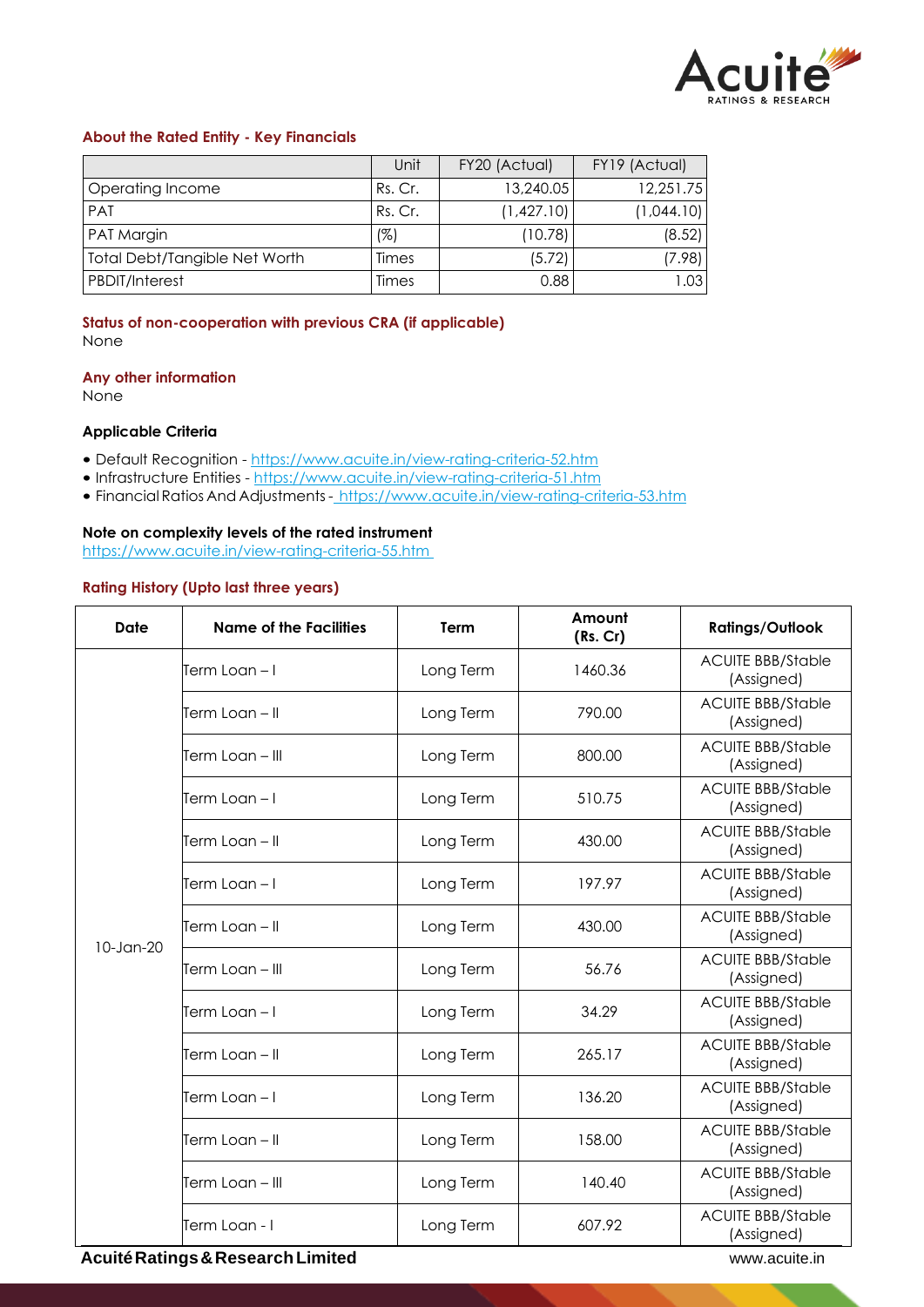

| Long Term  | 42.07   | <b>ACUITE BBB/Stable</b><br>(Assigned) |
|------------|---------|----------------------------------------|
| Long Term  | 246.50  | <b>ACUITE BBB/Stable</b><br>(Assigned) |
| Long Term  | 340.57  | <b>ACUITE BBB/Stable</b><br>(Assigned) |
| Long Term  | 476.50  | <b>ACUITE BBB/Stable</b><br>(Assigned) |
| Long Term  | 893.81  | <b>ACUITE BBB/Stable</b><br>(Assigned) |
| Long Term  | 329.86  | <b>ACUITE BBB/Stable</b><br>(Assigned) |
| Long Term  | 306.45  | <b>ACUITE BBB/Stable</b><br>(Assigned) |
| Long Term  | 295.23  | <b>ACUITE BBB/Stable</b><br>(Assigned) |
| Long Term  | 197.91  | <b>ACUITE BBB/Stable</b><br>(Assigned) |
| Long Term  | 133.54  | <b>ACUITE BBB/Stable</b><br>(Assigned) |
| Long Term  | 136.18  | <b>ACUITE BBB/Stable</b><br>(Assigned) |
| Long Term  | 136.20  | <b>ACUITE BBB/Stable</b><br>(Assigned) |
| Long Term  | 68.10   | <b>ACUITE BBB/Stable</b><br>(Assigned) |
| Long Term  | 170.28  | <b>ACUITE BBB/Stable</b><br>(Assigned) |
| Long Term  | 655.98  | <b>ACUITE BBB/Stable</b><br>(Assigned) |
| Long Term  | 115.00  | <b>ACUITE BBB/Stable</b><br>(Assigned) |
| Long Term  | 20.00   | <b>ACUITE BBB/Stable</b><br>(Assigned) |
| Long Term  | 300.00  | <b>ACUITE BBB/Stable</b><br>(Assigned) |
| Long Term  | 50.00   | <b>ACUITE BBB/Stable</b><br>(Assigned) |
| Long Term  | 4.00    | <b>ACUITE BBB/Stable</b><br>(Assigned) |
| Long Term  | 6.00    | <b>ACUITE BBB/Stable</b><br>(Assigned) |
| Long Term  | 145.00  | <b>ACUITE BBB/Stable</b><br>(Assigned) |
| Long Term  | 100.00  | <b>ACUITE BBB/Stable</b><br>(Assigned) |
| Short Term | 1948.00 | ACUITE A3+<br>(Assigned)               |
| Short Term | 75.00   | ACUITE A3+<br>(Assigned)               |
|            |         |                                        |
|            |         |                                        |

**AcuitéRatings&ResearchLimited** www.acuite.in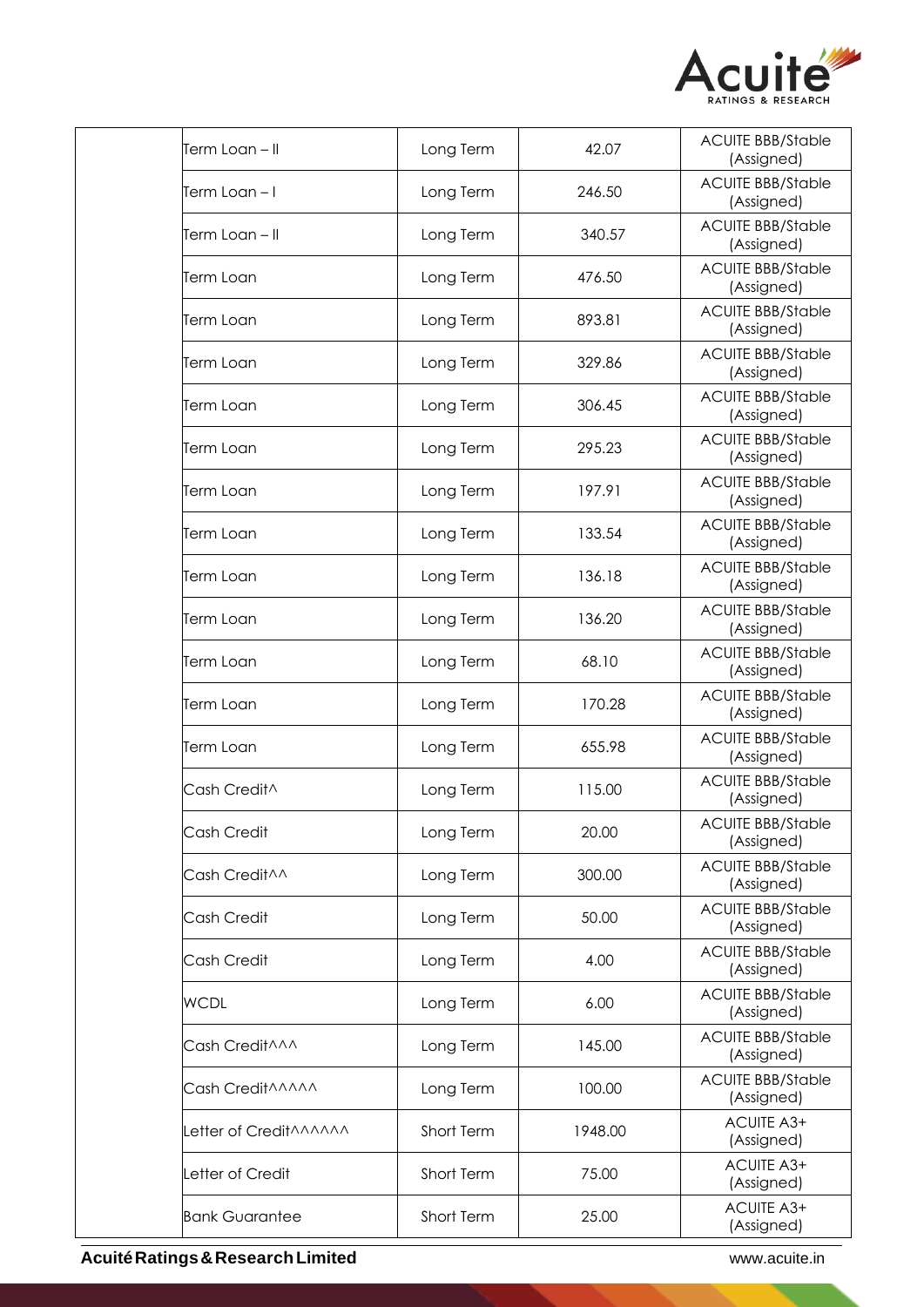

| Letter of Credit              | Short Term | 58.00   | ACUITE A3+<br>(Assigned) |
|-------------------------------|------------|---------|--------------------------|
| Letter of Credit              | Short Term | 1040.00 | ACUITE A3+<br>(Assigned) |
| Letter of Credit AAAA         | Short Term | 100.00  | ACUITE A3+<br>(Assigned) |
| <b>Proposed Bank Facility</b> | Short Term | 819.00  | ACUITE A3+<br>(Assigned) |

# **\*Annexure – Details of instruments rated**

| <b>Bank Name</b>              | Name of the<br><b>Facilities</b> | Date of<br><b>Issuance</b> | Coupon<br>Rate           | <b>Maturity</b><br>Date | Size of the<br>Issue<br>(Rs. Cr) | <b>Ratings/Outlook</b>                             |
|-------------------------------|----------------------------------|----------------------------|--------------------------|-------------------------|----------------------------------|----------------------------------------------------|
| Allahabad Bank                | Term Loan                        | 30-11-2012                 | Not<br>Applicable        | 30-09-2033              | 198.16                           | <b>ACUITE</b><br><b>BBB/Stable</b><br>(Reaffirmed) |
| Axis Bank                     | Term Loan - I                    | 07-10-2016                 | Not<br>Applicable        | 30-09-2026              | 536.32                           | <b>ACUITE</b><br><b>BBB/Stable</b><br>(Reaffirmed) |
| Axis Bank                     | Term Loan – II                   | 17-06-2010                 | Not<br>Applicable        | 17-12-2025              | 38.41                            | <b>ACUITE</b><br><b>BBB/Stable</b><br>(Reaffirmed) |
| <b>Bank of Baroda</b>         | Term Loan                        | 01-09-2010                 | Not<br>Applicable        | 30-06-2025              | 154.03                           | <b>ACUITE</b><br><b>BBB/Stable</b><br>(Reaffirmed) |
| <b>Bank of India</b>          | Term Loan                        | 05-10-2012                 | Not<br>Applicable        | 30-09-2033              | 298.26                           | <b>ACUITE</b><br><b>BBB/Stable</b><br>(Reaffirmed) |
| <b>Bank of</b><br>Maharashtra | Term Loan – I                    | 14-03-2013                 | Not<br>Applicable        | 30-09-2033              | 135.51                           | <b>ACUITE</b><br><b>BBB/Stable</b><br>(Reaffirmed) |
| <b>Bank</b> of<br>Maharashtra | Term Loan – II                   | 11-02-2016                 | Not<br>Applicable        | 31-03-2026              | 151.07                           | <b>ACUITE</b><br><b>BBB/Stable</b><br>(Reaffirmed) |
| Canara Bank                   | Term Loan – I                    | 09-11-2012                 | Not<br>Applicable        | 30-09-2033              | 512.05                           | <b>ACUITE</b><br><b>BBB/Stable</b><br>(Reaffirmed) |
| Canara Bank                   | Term Loan – II                   | 30-09-2016                 | <b>Not</b><br>Applicable | 31-12-2026              | 403.09                           | <b>ACUITE</b><br><b>BBB/Stable</b><br>(Reaffirmed) |
| Corporation Bank              | ferm Loan                        | 09-11-2012                 | Not<br>Applicable        | 30-09-2033              | 67.34                            | <b>ACUITE</b><br><b>BBB/Stable</b><br>(Reaffirmed) |
| Deutsche Bank                 | Term Loan                        | 03-06-2011                 | Not<br>Applicable        | 31-03-2026              | 565.56                           | <b>ACUITE</b><br><b>BBB/Stable</b><br>(Reaffirmed) |
| <b>ICICI Bank</b>             | Term Loan – III                  | 31-03-2014                 | Not<br>Applicable        | 30-09-2033              | 72.34                            | <b>ACUITE</b><br><b>BBB/Stable</b><br>(Reaffirmed) |
| <b>ICICI Bank</b>             | Term Loan – I                    | 07-01-2011                 | Not<br>Applicable        | 30-09-2025              | 232.75                           | <b>ACUITE</b><br><b>BBB/Stable</b><br>(Reaffirmed) |
| <b>ICICI Bank</b>             | Term Loan – II                   | 02-06-2010                 | Not<br>Applicable        | 21-07-2021              | 331.27                           | <b>ACUITE</b><br><b>BBB/Stable</b><br>(Reaffirmed) |
| <b>IDBI Bank</b>              | Term Loan – I                    | 14-09-2012                 | Not<br>Applicable        | 30-09-2033              | 34.18                            | <b>ACUITE</b><br><b>BBB/Stable</b><br>(Reaffirmed) |

**Acuité Ratings & Research Limited Water Street Acuité Ratings & Research Limited**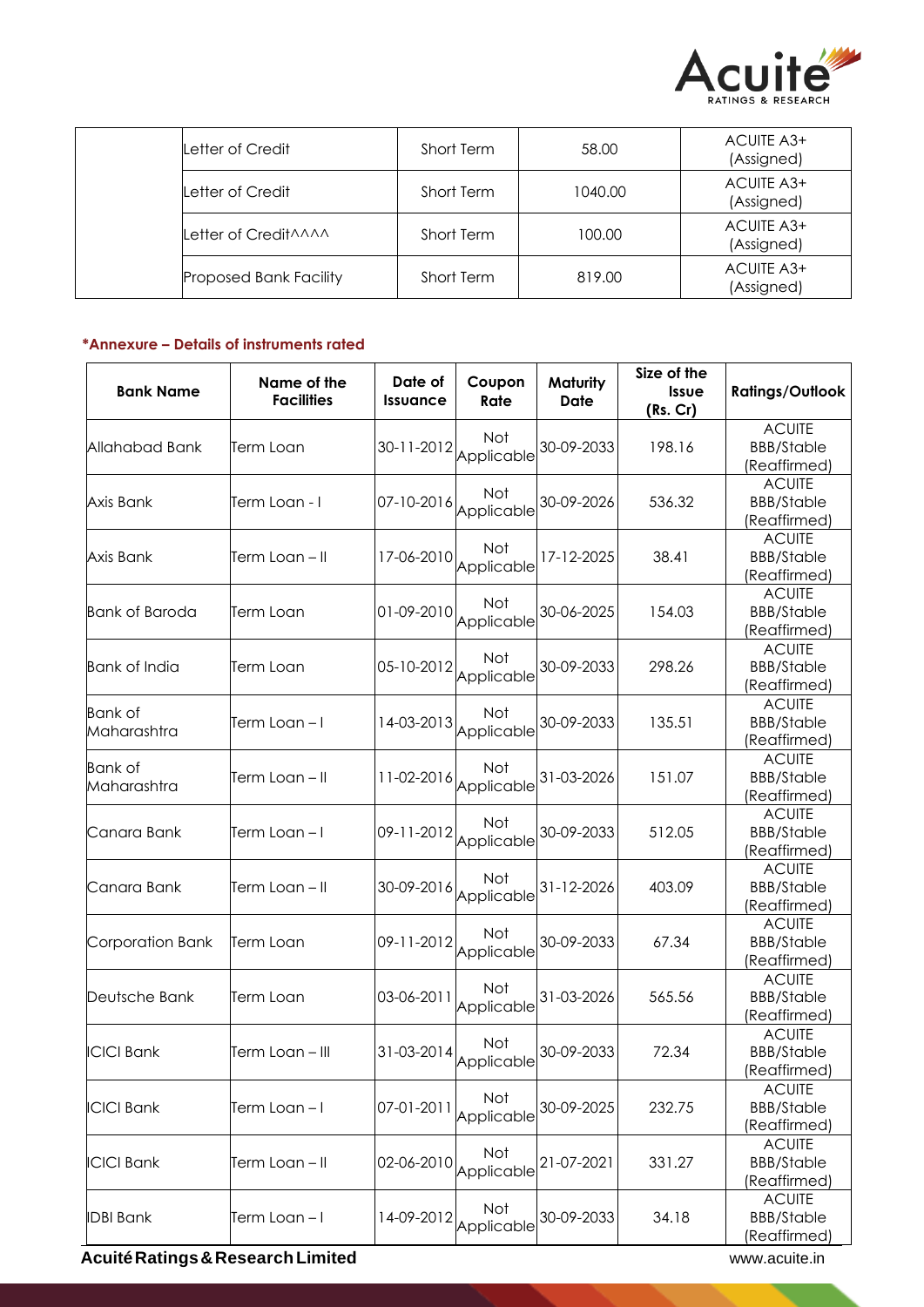

| <b>IDBI Bank</b>                    | Term Loan – II  | 18-01-2017 | Not<br>Applicable                     | 31-03-2027                                     | 257.57   | <b>ACUITE</b><br><b>BBB/Stable</b><br>(Reaffirmed) |
|-------------------------------------|-----------------|------------|---------------------------------------|------------------------------------------------|----------|----------------------------------------------------|
| <b>IIFCL</b>                        | Term Loan       | 06-10-2016 | Not<br>Applicable                     | 30-09-2033                                     | 890.45   | <b>ACUITE</b><br><b>BBB/Stable</b><br>(Reaffirmed) |
| Jammu & Kashmir<br>Bank             | Term Loan       | 27-11-2012 | <b>Not</b><br>Applicable              | 30-09-2033                                     | 135.77   | <b>ACUITE</b><br><b>BBB/Stable</b><br>(Reaffirmed) |
| LIC                                 | Term Loan       | 14-08-2013 | Not<br>Applicable                     | 30-06-2033                                     | 321.46   | <b>ACUITE</b><br><b>BBB/Stable</b><br>(Reaffirmed) |
| Punjab & Sind Bank Term Loan        |                 |            | <b>Not</b><br>21-12-2012   Applicable | 30-09-2033                                     | 134.65   | <b>ACUITE</b><br><b>BBB/Stable</b><br>(Reaffirmed) |
| Punjab National<br><b>Bank</b>      | Term Loan       | 11-10-2012 | <b>Not</b><br>Applicable              | 30-09-2033                                     | 302.47   | <b>ACUITE</b><br><b>BBB/Stable</b><br>(Reaffirmed) |
| State Bank of India                 | Term Loan – I   | 25-06-2012 | Not<br>Applicable                     | 30-09-2033                                     | 1,443.91 | <b>ACUITE</b><br><b>BBB/Stable</b><br>(Reaffirmed) |
| State Bank of India                 | Term Loan – II  | 30-12-2015 | Not<br>Applicable                     | 31-03-2026                                     | 750.31   | <b>ACUITE</b><br><b>BBB/Stable</b><br>(Reaffirmed) |
| State Bank of India                 | Term Loan – III | 28-09-2016 | <b>Not</b><br>Applicable              | 31-03-2026                                     | 760.74   | <b>ACUITE</b><br><b>BBB/Stable</b><br>(Reaffirmed) |
| <b>UCO Bank</b>                     | Term Loan       | 24-05-2012 | Not<br>Applicable                     | 30-09-2033                                     | 471.02   | <b>ACUITE</b><br><b>BBB/Stable</b><br>(Reaffirmed) |
| Union Bank of India Term Loan - I   |                 | 27-11-2012 | <b>Not</b><br>Applicable              | 30-09-2033                                     | 195.74   | <b>ACUITE</b><br><b>BBB/Stable</b><br>(Reaffirmed) |
| Union Bank of India Term Loan - II  |                 | 06-10-2010 | <b>Not</b><br>Applicable              | 31-12-2025                                     | 414.42   | <b>ACUITE</b><br><b>BBB/Stable</b><br>(Reaffirmed) |
| Union Bank of India Term Loan - III |                 |            | Not                                   | 29-09-2016 Applicable 31-12-2026               | 51.34    | <b>ACUITE</b><br><b>BBB/Stable</b><br>(Reaffirmed) |
| United Bank of IndialTerm Loan      |                 | 20-12-2012 | Not<br>Applicable                     | 30-09-2033                                     | 133.61   | <b>ACUITE</b><br><b>BBB/Stable</b><br>(Reaffirmed) |
| <b>IDBI Bank</b>                    | <b>WCDL</b>     | Not        | Not                                   | <b>Not</b><br>Applicable Applicable Applicable | 6.00     | <b>ACUITE</b><br><b>BBB/Stable</b><br>(Reaffirmed) |
| Allahabad Bank                      | Cash Credit^    | <b>Not</b> | Not                                   | Not<br>Applicable Applicable Applicable        | 115.00   | <b>ACUITE</b><br><b>BBB/Stable</b><br>(Reaffirmed) |
| <b>Bank of India</b>                | Cash Credit     | <b>Not</b> | Not                                   | Not<br>Applicable Applicable Applicable        | 20.00    | <b>ACUITE</b><br><b>BBB/Stable</b><br>(Reaffirmed) |
| Canara Bank                         | Cash Credit     | <b>Not</b> | Not                                   | Not<br>Applicable Applicable Applicable        | 20.00    | <b>ACUITE</b><br><b>BBB/Stable</b><br>(Reaffirmed) |
| <b>IDBI Bank</b>                    | Cash Credit     | <b>Not</b> | Not                                   | Not<br>Applicable Applicable Applicable        | 4.00     | <b>ACUITE</b><br><b>BBB/Stable</b><br>(Reaffirmed) |
| <b>UCO Bank</b>                     | Cash Credit^^^  | Not        | Not                                   | Not<br>Applicable Applicable Applicable        | 145.00   | <b>ACUITE</b><br><b>BBB/Stable</b><br>(Reaffirmed) |